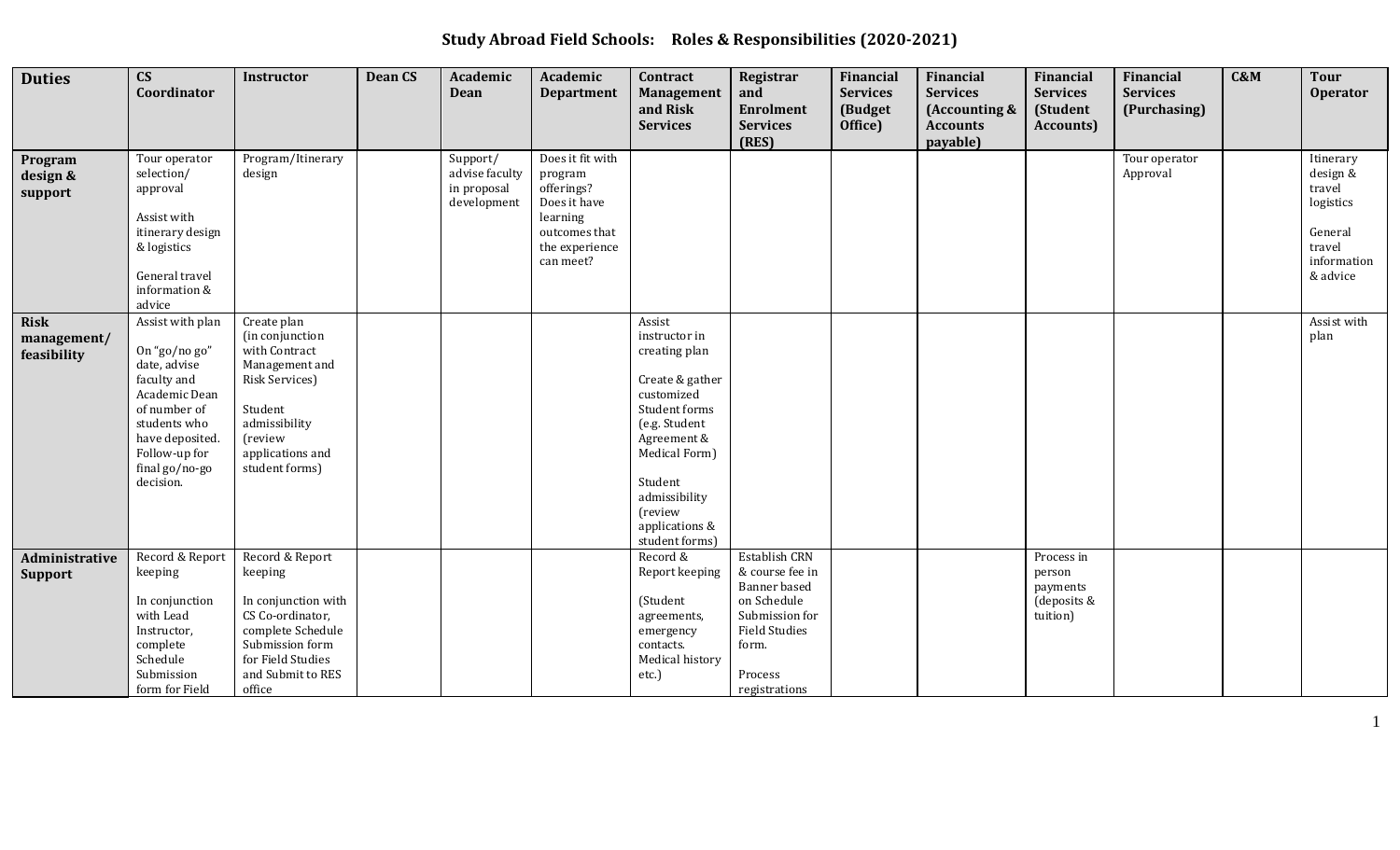| <b>Duties</b>             | $\mathbf{C}\mathbf{S}$<br>Coordinator                                                                                                                                                                                      | Instructor                                                                                                                                                                                                                                                | <b>Dean CS</b>                                                                                                                                                                                                                                                | Academic<br><b>Dean</b>                                              | Academic<br><b>Department</b> | Contract<br>Management      | Registrar<br>and                             | Financial<br><b>Services</b>                                                                                                                            | Financial<br><b>Services</b>                                                                                                                                                                                                                                    | Financial<br><b>Services</b>  | Financial<br><b>Services</b>                                                                                      | C&M | <b>Tour</b><br><b>Operator</b> |
|---------------------------|----------------------------------------------------------------------------------------------------------------------------------------------------------------------------------------------------------------------------|-----------------------------------------------------------------------------------------------------------------------------------------------------------------------------------------------------------------------------------------------------------|---------------------------------------------------------------------------------------------------------------------------------------------------------------------------------------------------------------------------------------------------------------|----------------------------------------------------------------------|-------------------------------|-----------------------------|----------------------------------------------|---------------------------------------------------------------------------------------------------------------------------------------------------------|-----------------------------------------------------------------------------------------------------------------------------------------------------------------------------------------------------------------------------------------------------------------|-------------------------------|-------------------------------------------------------------------------------------------------------------------|-----|--------------------------------|
|                           |                                                                                                                                                                                                                            |                                                                                                                                                                                                                                                           |                                                                                                                                                                                                                                                               |                                                                      |                               | and Risk<br><b>Services</b> | <b>Enrolment</b><br><b>Services</b><br>(RES) | (Budget<br>Office)                                                                                                                                      | (Accounting &<br><b>Accounts</b><br>payable)                                                                                                                                                                                                                    | (Student<br><b>Accounts</b> ) | (Purchasing)                                                                                                      |     |                                |
|                           | Studies and<br>submit to RES<br>office<br>(e.g. monitoring<br>and filing<br>registrations,<br>evaluations)<br>Tour Evaluation                                                                                              | Tour evaluation<br>incl. post-trip<br>report and student<br>evaluations                                                                                                                                                                                   |                                                                                                                                                                                                                                                               |                                                                      |                               |                             |                                              |                                                                                                                                                         |                                                                                                                                                                                                                                                                 |                               |                                                                                                                   |     |                                |
| Budget/<br><b>Finance</b> | Develop<br><b>Budget Officer</b><br>Monitor/<br>Oversee &<br>approve all<br>financial activity<br><b>Review Budget</b><br>and actuals.<br>Prepare then<br>submit final<br>accounting<br>report to Dean<br>CS for approval. | Develop<br>Collect<br>applications,<br>waiver and other<br>documents, etc.,<br>submit applications<br>and deposit<br>cheques to<br>RES/Student<br>Accounts<br>Liaise with student<br>accounts regarding<br>deposits received<br>prior to<br>registration. | Advice<br>Approve<br>budget and<br>submit to<br>Budget<br>Office for<br>setup in<br>Banner<br>Executive<br>Budget<br>Officer<br>Review<br><b>Budget and</b><br>actuals,<br>approve<br>final<br>accounting<br>report and<br>submit to<br>Financial<br>Services | Review<br>Approved<br>budget<br>Review final<br>accounting<br>report |                               |                             |                                              | Set up<br>approved<br><b>Budget</b> in<br>Banner<br>Process<br>Budget<br>adjustments<br>in Banner.<br>Set up new<br>Indexe(s)<br>(i.e. cost<br>centres) | Final accounting<br>report review<br>Fix ytd activity<br>coding errors<br>Process<br>payments for<br>travel advances,<br>honorariums,<br>vendor invoices<br>& expense<br>reimbursements<br>Process credit<br>card statements<br>Issue temporary<br>credit cards |                               | Purchasing<br>policies and<br>guidelines<br>Process<br>purchase<br>requisitions and<br>create purchase<br>orders. |     |                                |
| Emergency<br>Contact      | Secondary                                                                                                                                                                                                                  |                                                                                                                                                                                                                                                           |                                                                                                                                                                                                                                                               | Back-up?                                                             |                               | Back-up?                    |                                              |                                                                                                                                                         |                                                                                                                                                                                                                                                                 |                               |                                                                                                                   |     | Primary                        |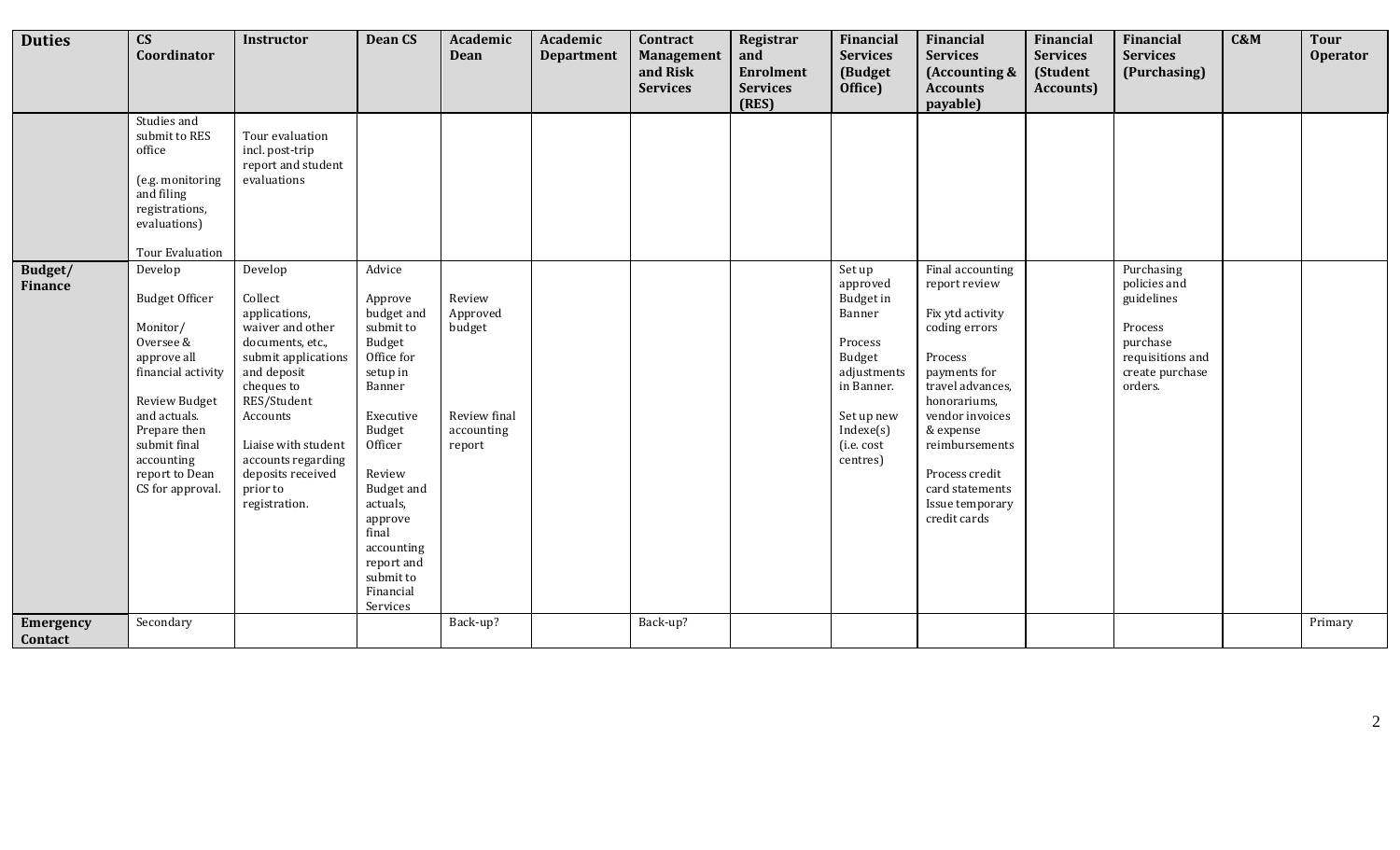| <b>Duties</b>              | $\mathbf{C}\mathbf{S}$<br>Coordinator | Instructor                         | <b>Dean CS</b> | Academic<br>Dean   | Academic<br><b>Department</b>   | Contract<br>Management      | Registrar<br>and                    | Financial<br><b>Services</b> | Financial<br><b>Services</b>     | Financial<br><b>Services</b> | Financial<br><b>Services</b> | C&M                    | Tour<br><b>Operator</b> |
|----------------------------|---------------------------------------|------------------------------------|----------------|--------------------|---------------------------------|-----------------------------|-------------------------------------|------------------------------|----------------------------------|------------------------------|------------------------------|------------------------|-------------------------|
|                            |                                       |                                    |                |                    |                                 | and Risk<br><b>Services</b> | <b>Enrolment</b><br><b>Services</b> | (Budget<br>Office)           | (Accounting &<br><b>Accounts</b> | (Student<br>Accounts)        | (Purchasing)                 |                        |                         |
|                            |                                       |                                    |                |                    |                                 |                             | (RES)                               |                              | payable)                         |                              |                              |                        |                         |
| Promotion &<br>Recruitment | Advice/support<br>to instructor       | Marketing plan &<br>promo material |                |                    |                                 |                             |                                     |                              |                                  |                              |                              | Design &<br>production |                         |
|                            | Authorize                             | Content                            |                |                    |                                 |                             |                                     |                              |                                  |                              |                              | promo<br>material      |                         |
|                            |                                       | Student                            |                |                    |                                 |                             |                                     |                              |                                  |                              |                              | (online)               |                         |
|                            |                                       | recruitment:                       |                |                    |                                 |                             |                                     |                              |                                  |                              |                              | presence/              |                         |
|                            |                                       | Class visits                       |                |                    |                                 |                             |                                     |                              |                                  |                              |                              | flyers/                |                         |
|                            |                                       | Presentations                      |                |                    |                                 |                             |                                     |                              |                                  |                              |                              | posters/t-             |                         |
|                            |                                       | Info Sessions                      |                |                    |                                 |                             |                                     |                              |                                  |                              |                              | shirts(?)              |                         |
|                            |                                       | Maintain website                   |                |                    |                                 |                             |                                     |                              |                                  |                              |                              |                        |                         |
| Instruction                |                                       | Instruction & group                |                |                    | Does the                        |                             |                                     |                              |                                  |                              |                              |                        |                         |
|                            |                                       | leadership                         |                |                    | faculty                         |                             |                                     |                              |                                  |                              |                              |                        |                         |
|                            |                                       | Main contact for                   |                |                    | member meet<br>qualification to |                             |                                     |                              |                                  |                              |                              |                        |                         |
|                            |                                       | students                           |                |                    | teach this                      |                             |                                     |                              |                                  |                              |                              |                        |                         |
|                            |                                       |                                    |                |                    | course? When                    |                             |                                     |                              |                                  |                              |                              |                        |                         |
|                            |                                       | Pre-departure &                    |                |                    | should it be                    |                             |                                     |                              |                                  |                              |                              |                        |                         |
|                            |                                       | Post trip group                    |                |                    | scheduled? etc.                 |                             |                                     |                              |                                  |                              |                              |                        |                         |
|                            |                                       | meeting                            |                |                    |                                 |                             |                                     |                              |                                  |                              |                              |                        |                         |
| Course                     |                                       | Develop                            |                | Approve on         | Propose to                      |                             |                                     |                              |                                  |                              |                              |                        |                         |
| Curriculum &               |                                       |                                    |                | Committee          | Dean                            |                             |                                     |                              |                                  |                              |                              |                        |                         |
| Proposal                   |                                       |                                    |                | recommenda<br>tion |                                 |                             |                                     |                              |                                  |                              |                              |                        |                         |

**See list of contacts below ↓**